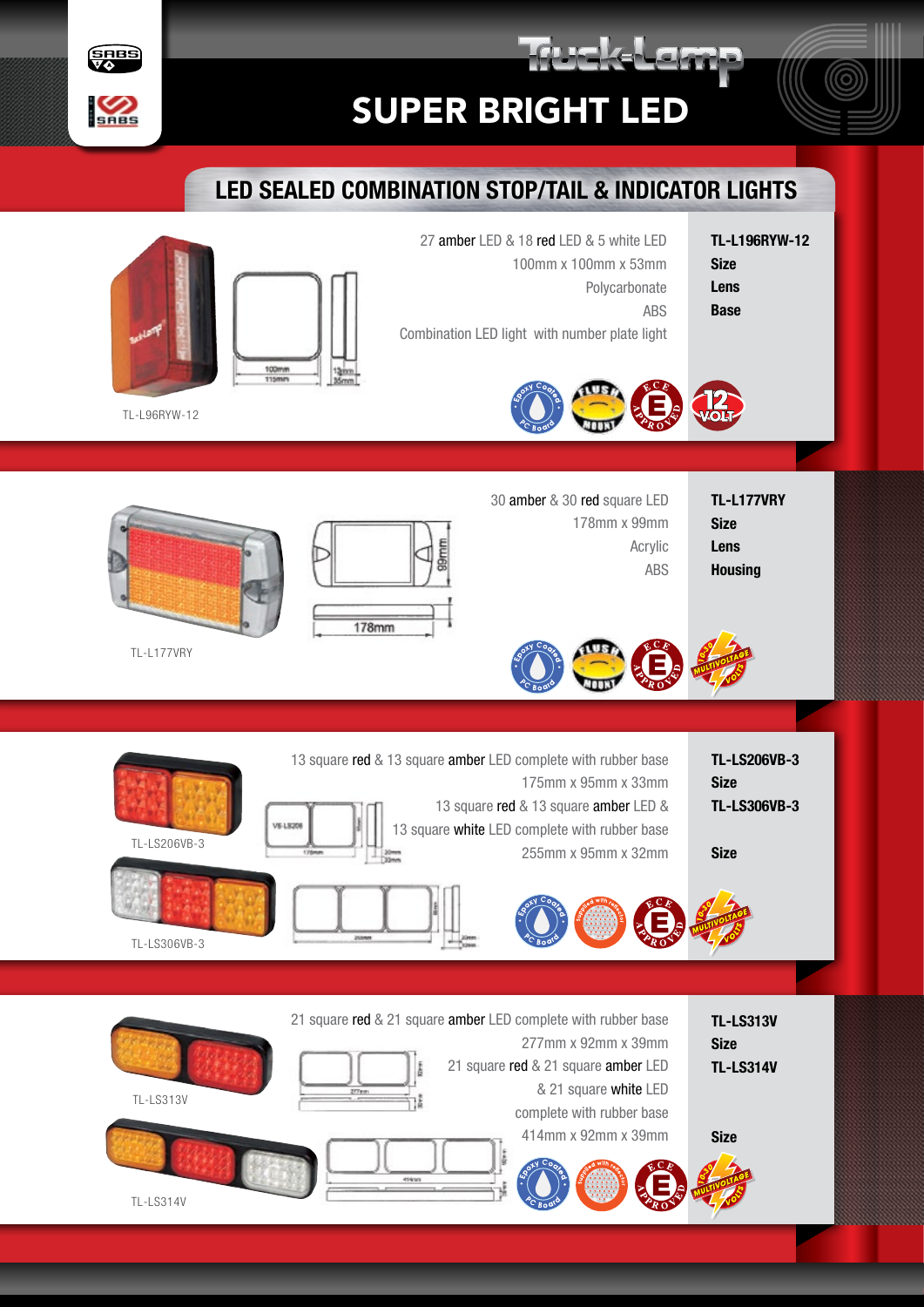





TL-L176VRY

**SABS** 

**SHES** 

TL-L124RY-12 Size Lens

Base

Size

Lens, Base **Reflector** 

170mm x 80mm x 33mm Acrylic

ABS

Polycarbonate Acrylic



 $240n$ 254mm

40 Red LED and 40 amber LED with red reflector



TL-L124RY-12

TL-L124RYW-12 Size Lens **Base** 40 Red LED, 40 amber LED & 8 White LED with red reflector and license plate light 170mm x 80mm x 33mm Acrylic ABS

 $33mm$ 



TL-L68RY-24 Size Lens, Housing

40 Red LED & 23 amber LED with red and amber lens and reflector inside 140mm x 82mm Polycarbonate





TL-L168RY-24